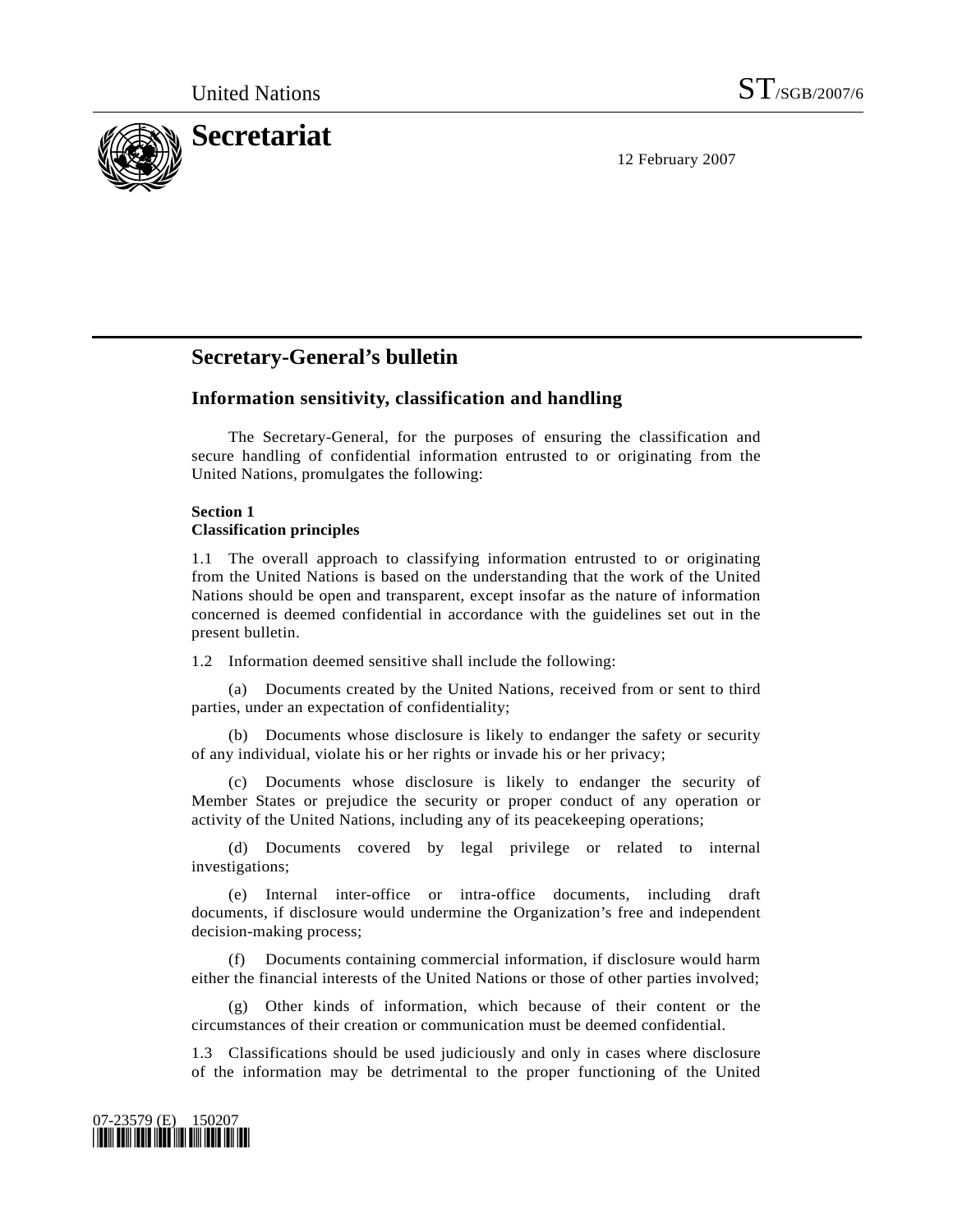Nations or the welfare and safety of its staff or third parties or violate the Organization's legal obligations. In such cases, the procedures set out below should be strictly observed to ensure that such information is not compromised either purposely or inadvertently.

## **Section 2 Classification levels**

2.1 Sensitive information may be classified as "confidential" or "strictly confidential".

2.2 The designation "confidential" shall apply to information or material whose unauthorized disclosure could reasonably be expected to cause damage to the work of the United Nations.

2.3 The designation "strictly confidential" shall apply to information or material whose unauthorized disclosure could reasonably be expected to cause exceptionally grave damage to or impede the conduct of the work of the United Nations.

2.4 The designation "unclassified" shall apply to information or material whose unauthorized disclosure could reasonably be expected not to cause damage to the work of the United Nations.

# **Section 3 Identification and markings**

3.1 The originator of the information concerned, or its recipient if the information is received from an outside source, under the overall supervision and guidance of the head of department or office, shall decide whether the information is sensitive and mark it with the appropriate classification as detailed in section 4 below.

3.2 Where information from an external source contains prior sensitivity markings, it shall retain those markings or shall be assigned a classification that provides a degree of protection greater than or equal to that of the entity that furnished the information.

3.3 The originator of the information concerned, or its recipient if the information is received from an outside source, under the overall supervision and guidance of the head of department or office, shall, whenever practicable, indicate on the document in question when classified information constitutes a small portion of an otherwise unclassified document.

### **Section 4 Declassification**

4.1 The originator of the information concerned, or its recipient if the information is received from an outside source, under the overall supervision and guidance of the head of department or office, shall, where appropriate, establish and mark on the document in question a date or an event which will trigger declassification. Upon reaching the date or event, the information shall be declassified automatically. The date or event shall not exceed the time frame established in paragraph 4.3 of this section.

4.2 If no date or event for declassification was specified, information may be declassified at any time by the originator or its recipient if the information is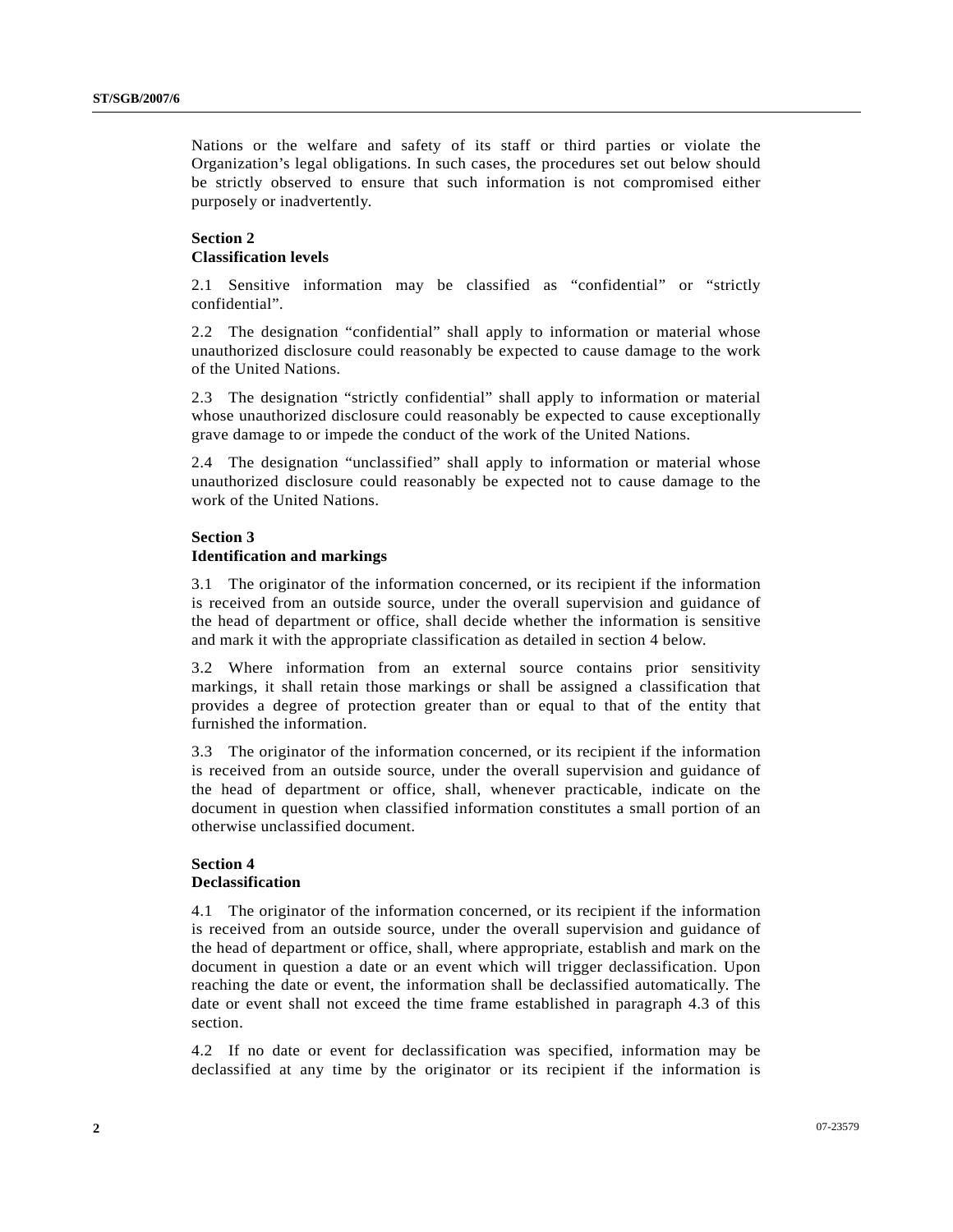received from an outside source, by the Secretary-General or by such officials as the Secretary-General so authorizes.

4.3 Review for possible declassification shall take place before records are transferred to the custody of the Archives and Records Management Section, in accordance with Secretary-General's bulletin ST/SGB/2007/5, on record-keeping and the management of United Nations archives. Subject to the provisions of any other applicable administrative rule or any applicable legal undertaking on the part of the Organization, classified records that have been transferred to the Archives and Records Management Section maintaining their original classification, shall be declassified as follows:

 (a) Records that are classified as "strictly confidential" shall be reviewed on an item-by-item basis by the Secretary-General, or by such officials as the Secretary-General so authorizes, for possible declassification when 20 years old. Those not declassified at that time shall be further reviewed, every 5 years thereafter, by the Secretary-General or by such officials as the Secretary-General so authorizes, for possible declassification.

 (b) Records that are classified as "confidential" shall be declassified automatically by the Archives and Records Management Section when 20 years old.

4.4 When declassifying information received from an outside source, the Organization shall give due regard to expectations of confidentiality of that outside source and, if appropriate, shall seek the prior consent of the outside source.

#### **Section 5**

#### **Handling of classified information**

5.1 Heads of departments or offices shall ensure that the following minimal standards are maintained in the handling of classified information received by or originating from their department or office:

 (a) All classified information must be transported in sealed envelopes or containers, and clearly marked as such;

 (b) All outgoing and incoming classified information must be recorded in a special registry that lists the staff members who are authorized to handle such information;

 (c) Classified materials may be duplicated only with the authorization of either their originator or the head of the receiving or originating department or office, and such copies must be entered in the special registry;

 (d) All classified information must be filed and stored under lock and key in a secure location within the department or office concerned, accessible only to the authorized staff members;

 (e) A hard copy of classified information received in an electronic form must be printed when received, and filed and stored as detailed in subparagraph (d) above. The electronic file must be securely stored in accordance with section 5.4 below;

 (f) Electronic transmission of classified information shall be performed only through the use of protected means of communication, in accordance with section 5.4 below.